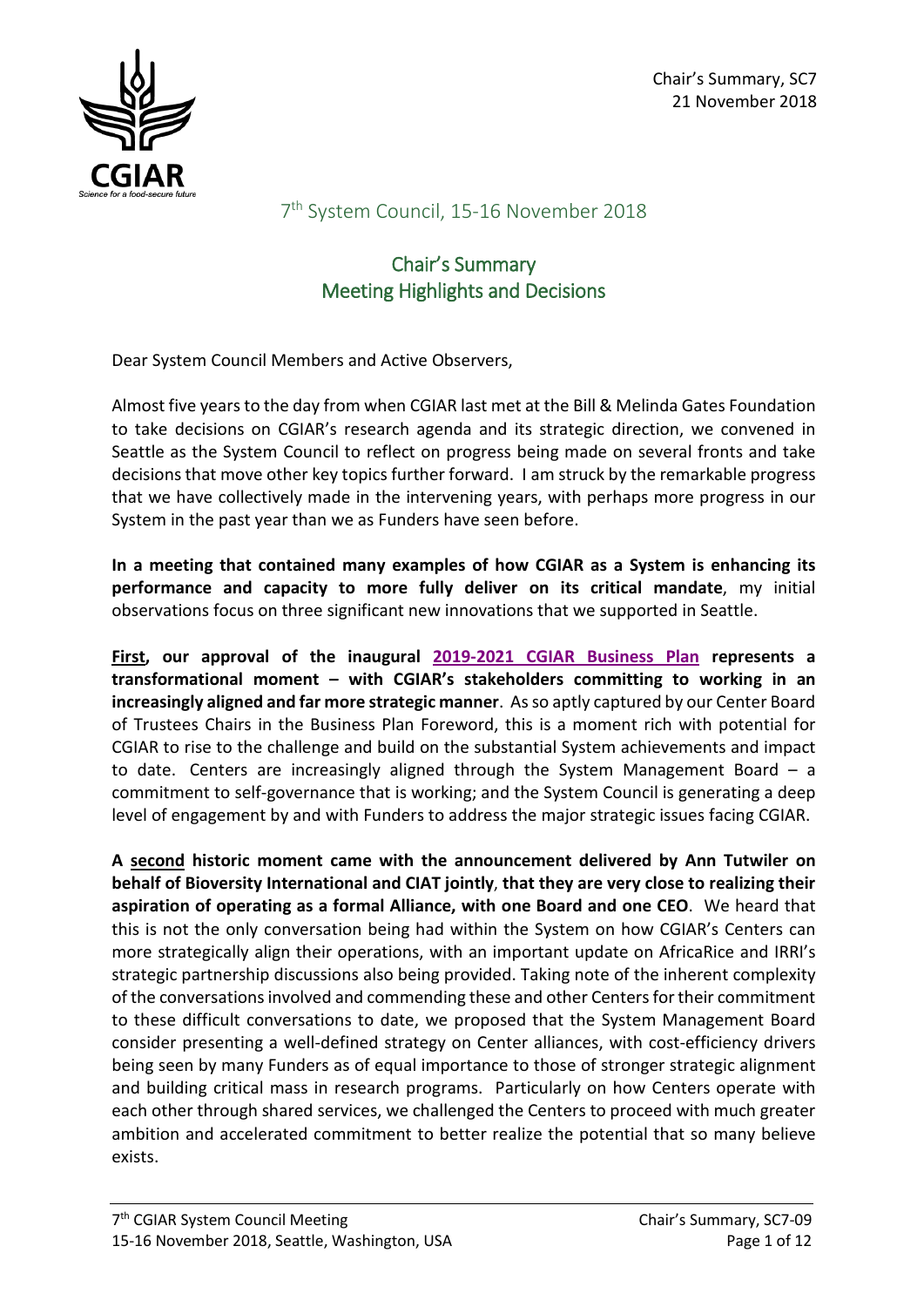**Third, we used the System Council meeting to officially launch the** [CGIAR Performance](https://www.cgiar.org/annual-report/)  [Report 2017,](https://www.cgiar.org/annual-report/) **representing a step change in how CGIAR as a System reports its achievements**, **and showcase an emerging CGIAR program performance dashboard** that will provide highquality data and real-time analysis to our Funders and partners. Even as development continues, there was strong interest for online access to the beta dashboard as soon as possible, in recognition of the powerful tool that this innovation presents.

#### Summarizing other important moments from our Seattle meeting:

**We acted on stated commitments to implement and improve our current research portfolio, taking initial steps to define a direction toward 2030.** Endorsing the System Management Board's [proposal](https://www.cgiar.org/wp/wp-content/uploads/2018/11/SC7-E-GenderResearch_Platform.pdf) to elevate gender equality in research into a broader 'CGIAR Platform'<sup>[1](#page-1-0)</sup> by January 2020, we emphasized the need for that Platform to be designed in a manner that demonstrably strengthens the quality, rigor and uptake of gender equality research by CGIAR programs, and provides robust monitoring, reporting and greater visibility of that research. Our caution was to ensure that as the System transforms the positioning and strategic objectives of the enhanced Platform, work is undertaken to integrate where possible the best of what is already underway. We also accepted the System Management Board's recommendation to include common bean research as an element of the CGIAR Research Portfolio on the basis of the decision set out in the following annex.

**Other notable undertakings in portfolio enhancement that we recognized as ongoing efforts with more work to be done,** were the "Crops to End Hunger" initiative, which is steadily advancing to modernize CGIAR plant breeding programs, and amplified attention to strengthening global governance in the fight against anti-microbial resistance – with the System Organization's signature of a memorandum of understanding to explore closer collaboration between CGIAR and the Government of Denmark constituting a highlight of the meeting. Supported by an [information note](https://www.cgiar.org/wp/wp-content/uploads/2018/11/Background-Doc_2-pager-The-International-Centre-for-Interdisciplinary-Solutions-on-AMR.pdf) circulated in advance, the Danish Minister of Health's remarks to the Council both confirmed Denmark's plans to establish a global center on anti-microbial resistance and work towards a stronger partnership with CGIAR, and served as an important reminder on why a global coordinated 'One Health' approach to this key topic is essential.

**With the longer-term goal of the System adopting a CGIAR '2030 plan' by end-2020**, **we benefited from the ISPC Chair's summary of outcomes from 2018 Science Forum held in October 2018**. Amongst the key messages was the importance of considering trade-offs between the Sustainable Development Goals ('SDGs'), with an overall conclusion that CGIAR should systematically incorporate the measurement of positive/negative interactions that can arise between the SDGs in agricultural food systems in the development of the CGIAR 2030 Plan and use the analysis to prioritize and focus CGIAR research in areas in which the System's comparative advantage in research can make a significant contribution to achieving the SDGs.

<span id="page-1-0"></span><sup>&</sup>lt;sup>1</sup> As for Big Data in Agriculture, Excellence in Breeding and the Genebank Platform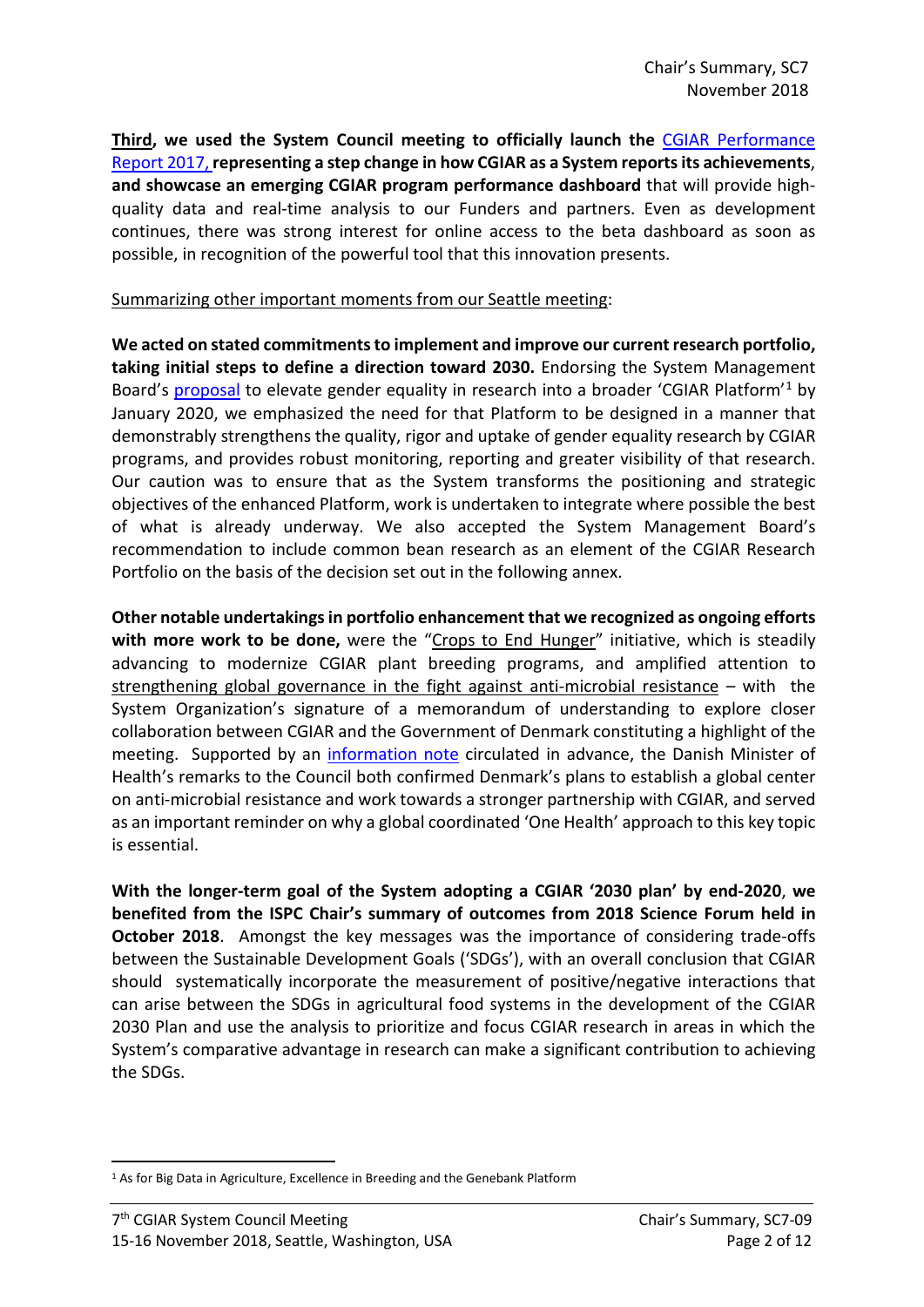**We demonstrated greater accountability and oversight to investors and partners through measures we are taking to enhance our assurance systems**. We were briefed on several important initiatives, including Center-led investments to benchmark their internal audit services against best international practice and implement improvements where identified. We continue to be encouraged by the increasing level of transparency and professionalism in how reported events are being brought to the System Council in line with our expectations under the CGIAR System Risk Management Framework that we adopted in November 2017. Whilst there is always more to be done to demonstrate best practice in such complex areas, the take-away message from our meeting is that the efforts being made by CGIAR's Centers and the System Organization on this front are all heading in right direction and are to be encouraged.

**We took further steps towards creating more efficiency and interconnectivity in Systemwide actions and functions.** Expressing our thanks and appreciation for the counsel provided by the Council's ISPC, SPIA as a sub-group of the ISPC, and our Independent Evaluation Arrangement over this and past years, we took the opportunity to provide direction on strategic priorities as we enter the business plan phase. In the 2019 transition year that is before them, we called for: more alignment in their underlying workplans to deliver the efficiencies expected from a Shared Secretariat; some additional prioritization in the work of ISDC; and a revision of the priorities and approach to our external independent evaluation and review efforts in this first business plan period. We also recognized the value of the System Council's Intellectual Property Group ('SCIP') and agreed to ensure that we spend time considering their report and any recommendations on an annual basis. Noting that the SCIP Group's Terms of Reference ('TOR') pre-date the 2016 governance reforms, it was agreed that modest adjustments to the TOR would be brought back to the Council in due course.

**We took stock of four recent past external independent evaluations commissioned by the System Council and delivered under the oversight and stewardship of CGIAR's Independent**  Evaluation Arrangement.<sup>[2](#page-2-0)</sup> Building on the findings and conclusions from the 2017 Evaluation of Gender at the workplace, the System Council called on the Centers to formally adopt and individually strive to reach a target of 35 percent representation of women across all professional roles by end-2020 as a pathway to increased gender diversity over time. With several Funders sharing that they already operate with equal numbers of men and women in their senior teams, the strongly expressed view from Seattle is that real progress within the respective Centers will only be made if targeted efforts are proactively championed by each Center's Board of Trustees Chair and Director General. Drawing on earlier discussions of the Council's Strategic Impact, Monitoring and Evaluation Committee ('SIMEC'), and noting good progress against many of the recommendations, we also agreed to return to certain elements from the partnerships, capacity development, and results-based management evaluations in due course. Specifically, we took note of the critical need to sharpen our focus on how we work with national partners through country collaboration activities; the ensuing discussion indicating members' high level of interest in the topic, and we will take this issue forward in our forthcoming May 2019 System Council meeting.

<span id="page-2-0"></span> $2$  The Gender evaluation was undertaken in two parts: Gender in the workplace (discussed here), and Gender in research, with the recommendations from the gender in research part being well responded to in the discussion on elevating CGIAR's research to a formal CGIAR Platform.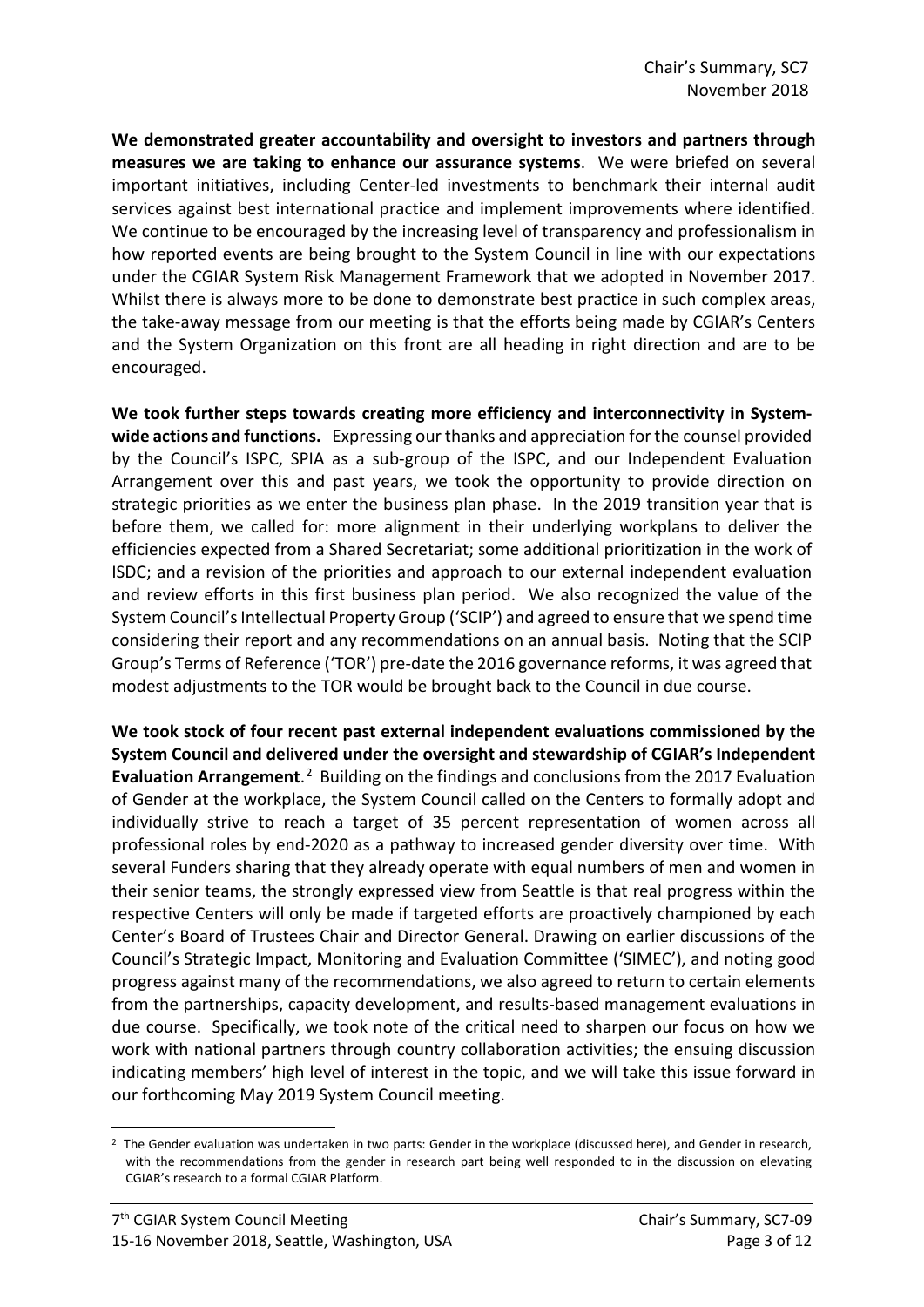**We affirmed the need for stability and predictability in System financing by supporting an inaugural multi-year research funding plan.** Echoing the words of Mr. Bill Gates, who in remarks delivered in an informal session on the second day forcefully advocated for a doubling of financing for CGIAR if the solutions that we provide are right, we recognized that the concerted effort of the Centers and the System Organization over recent years to increase System coherence, efficiency and the delivery of impact - have resulted in important program and institutional gains. In response to these endeavors, Funders are showing growing confidence in CGIAR, as evidenced by early indications of increased efforts to providing multiyear System-level financial support wherever possible, and the Foundation itself considering contributing to System funding at an appropriate time.

We extended our appreciation: As host of this 7<sup>th</sup> System Council meeting, the Bill & Melinda Gates Foundation welcomed us and put at our disposal its excellent facilities. In addition to being one of CGIAR's important Funders, we recognized the Foundation's highly strategic engagement in improving CGIAR's work and impact in many ways. For these tremendous and ongoing contributions, the Council expressed its gratitude to the Bill & Melinda Gates Foundation.

We warmly acknowledged Tony Cavalieri, System Council member for the Bill & Melinda Gates Foundation, for his co-chairing of the meeting; and the invaluable Center perspectives provided over the 2017-2018 calendar years by Nicole Birrell, Convener of the Centers' Board of Trustees Chairs and Matthew Morrell, Convener of the Directors-General. The tireless work of the members of SIMEC to help ensure progress on several fronts, particularly in revising the mandate of our advisory services, was similarly recognized. We also conveyed our strong appreciation to FAO for hosting the advisory services for many years, with this arrangement concluding at the end of March 2019.

Lastly, we expressed appreciation to the Centers, science leaders, and especially the System Management Office, whose inputs and hard work in the past months has enabled us to have a constructive conversation in Seattle.

**Looking ahead to 2019**, the System Council is scheduled to hold its 8<sup>th</sup> meeting on 15 and 16 May in Addis Ababa, Ethiopia. We are eagerly awaiting confirmation of the dates of 13 and 14 November 2019 and the location of Chengdu, China for the 9<sup>th</sup> System Council meeting and will advise accordingly.

In closing, I once again thank all Council members for the candor and collegiality with which we discussed issues of varying sensitivity. With certainty that the same spirit will be carried over to future interactions and optimism in the course we have begun to chart for CGIAR toward 2030 and beyond, I look forward to our next gathering.

Yours sincerely,

Juergen Voegele, Ph.D. Chair, System Council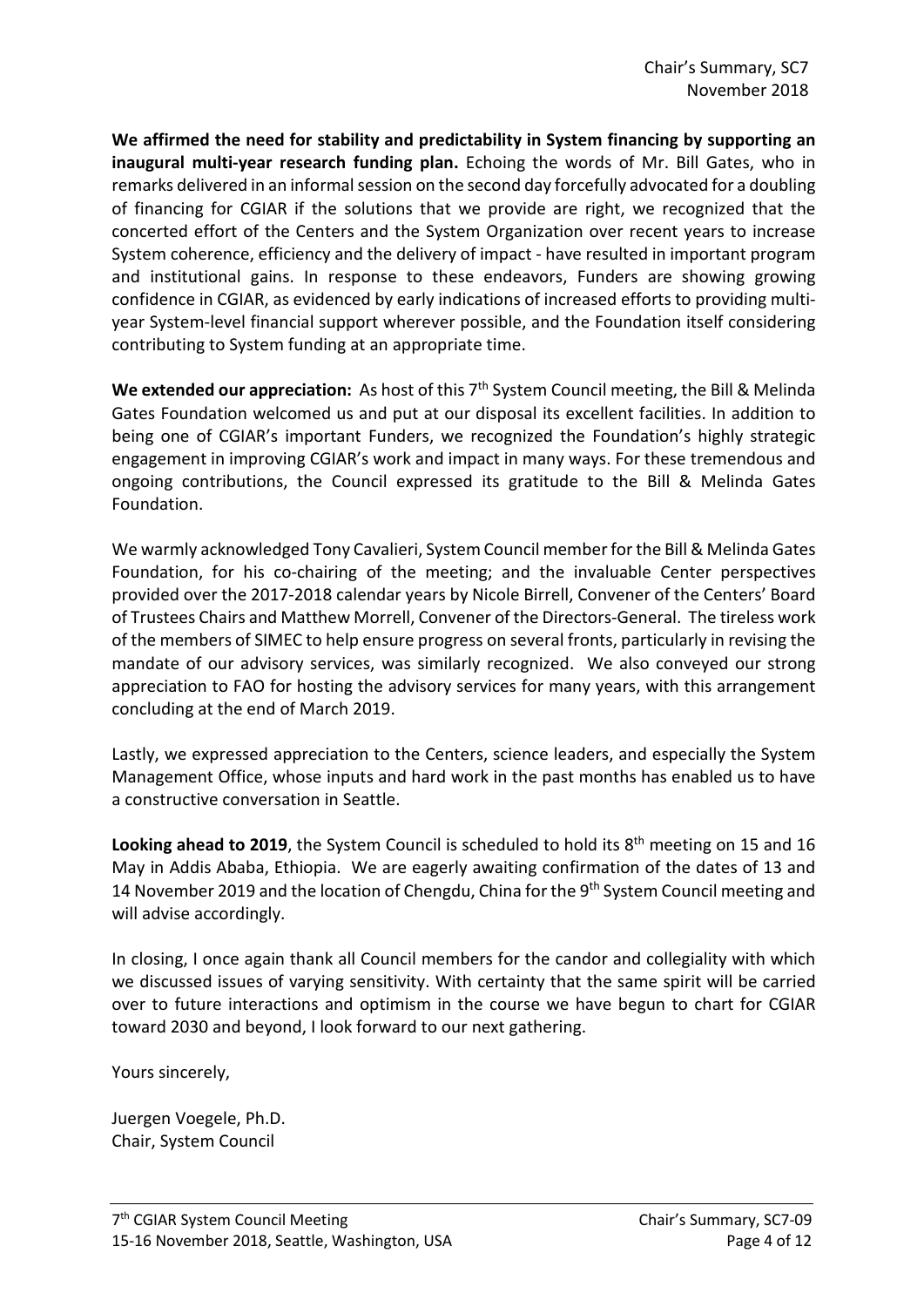#### Annex 1 – Decisions taken

#### SC/M7/DP1: Meeting Co-Chair

The System Council **appointed** Tony Cavalieri, representative of the Bill & Melinda Gates Foundation, as the non-voting Co-Chair for the meeting pursuant to Article 5.2 of the CGIAR System Framework.

#### SC/M7/DP2: Adoption of the Agenda

The System Council **adopted** the Agenda issued on 11 November 2018 (meeting document SC7-01).

#### SC/M7/DP3: A Common Bean Flagship

The System Council **approved** the proposal for a flagship on common bean, "Strategic and applied research to meet the demand for beans in Africa and Latin America" for inclusion in the CGIAR Portfolio from 1 January 2019 on the proviso that the 2019-2021 Financing Plan has a 'US\$ 0' indicative allocation for Window 1 and Window 2.

#### SC/M7/DP4: Extend reconciliation of Funder seating

The System Council **agreed** to align the reconciliation of the 15 Funder seats of the System Council with the business plan concept, such that the reconciliation should take place at the start of the third year of each business cycle based on contributions made during the three prior calendar years; and accordingly **agreed** to extend the reconciliation period to end 2020 for this first cycle, such that the reconciliation calculations will be undertaken in Q1 2021 (to cover the period 1 January 2016 – 31 December 2020), and the revised System Council 15 Funder seats will operate with effect from 1 July 2021.

#### SC/M7/DP5: Consequential decision of Funder seat reconciliation

As a consequence of the approach set out in the approved CGIAR 3-Year Business Plan 2019-2021 to extend reconciliation of System Council Funder seating to end-2020, the membership terms of SIMEC members are **extended** until 31 December 2020 to align with this period as follows:

- 1 African Development Bank Dougou Keita
- 2 Australia Mellissa Wood
- 3 Bill & Melinda Gates Foundation Tony Cavalieri
- 4 Germany and Belgium Michel Bernhardt
- 5 South Asia Rajendra Singh Paroda
- 6 Sweden Philip Chiverton
- 7 United Kingdom Alan Tollervey
- 8 United States Eric Witte
- 9 Vacant (*interested voting member constituencies are invited to submit nominations)*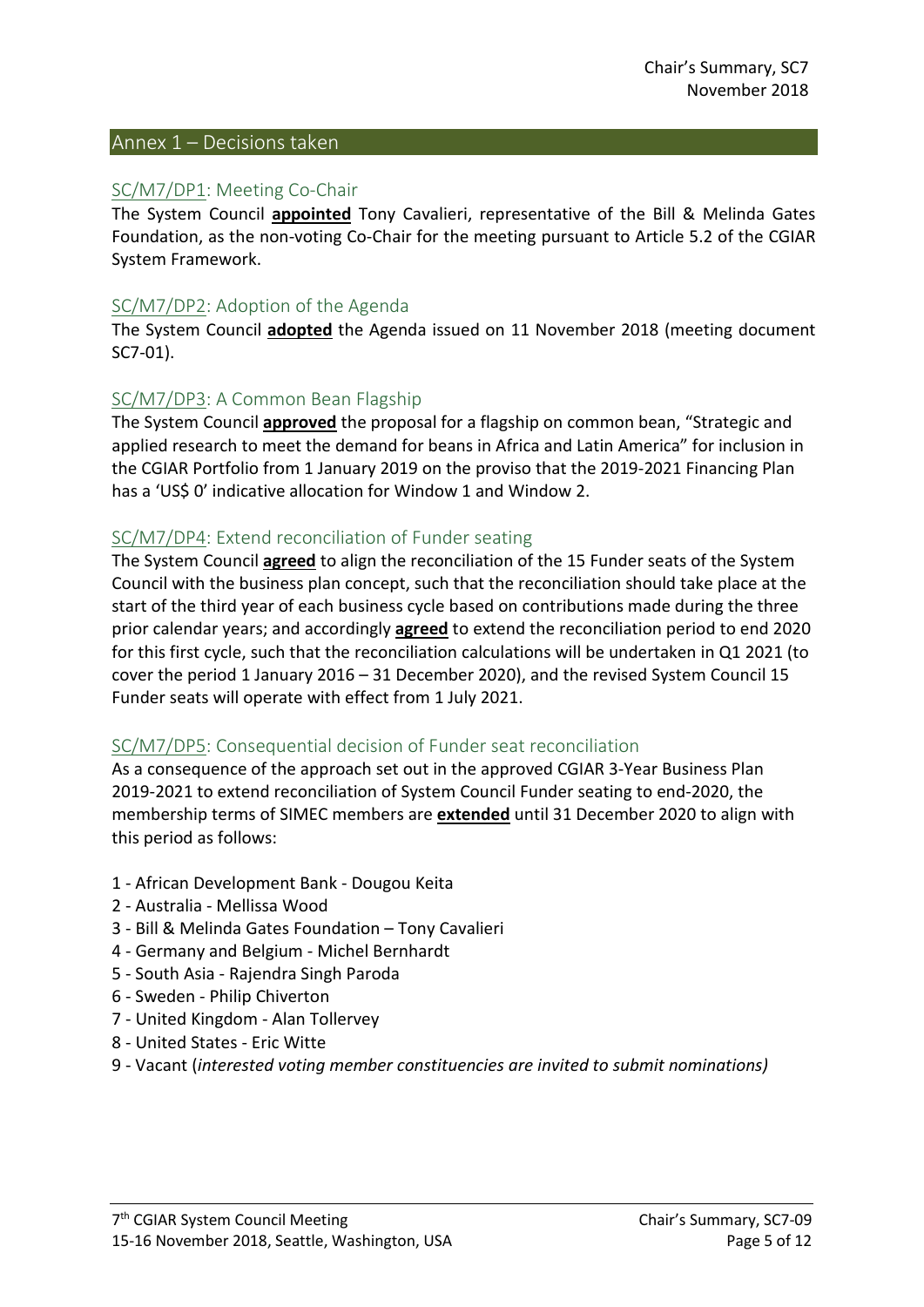# SC/M7/DP6: 2019-2021 Program Performance Management Standards

The System Council:

- i. **Approved** the proposed 2019-2021 CGIAR Program Performance Standards as set out in document SC7-H, taking note that the System Management Board is expected to approve the assessment levels for each of the Standards at the System Management Board 12th meeting on 13 December 2018; and
- ii. **Agreed**, based on the recommendation of SIMEC, that the evaluation senior specialist in the new CGIAR Advisory Services Shared Secretariat is the responsible officer for undertaking the periodic independent assessment of whether programs met the standards, working across other advisory bodies as required to obtain expert data.

### SC/M7/DP7: 2019-2021 Advisory Bodies Work Plans and Budgets

The System Council, pursuant to article 6.1(u) of the CGIAR System Framework:

- i. **Agreed** that for 2019 a certain degree of flexibility is needed for the operations of the Advisory Services and the Shared Secretariat and that workplans and budgets for 2020 and 2021 will be re-assessed in 2019 by the System Council supported by SIMEC.
- ii. **Endorsed** the workplan of the ISDC for 2019, and asks the ISDC to largely focus on foresight activities and developing a protocol on horizon scanning;
- iii. **Endorsed** the workplan and high budget scenario of SPIA, with the understanding that SIMEC will work with the Assurance Oversight Committee for a value-for-money review of the budget; and SIMEC will work with the System Management Office on the means of funding of the budget, with that proposal to be presented by not later than 3 December 2018 for approval by the System Council by electronic means;
- iv. **Requested** further refinement of the workplan and budget of the evaluations work stream of the Shared Secretariat, with an updated workplan to be developed that takes into account the feedback provided during the System Council meeting session; and
- v. *Endorsed* the budget envelope for staffing of the Advisory Services Shared Secretariat based on 3-year employment contracts for staff.

# SC/M7/DP8: Amending the CGIAR System Framework and Charter of the System **Organization**

The System Council **approved** the amendments to the following documents as set out in the Annexes of meeting document SC7-06:

- CGIAR System Framework
- Charter of the CGIAR System Organization
- Policy on CGIAR System Cost Financing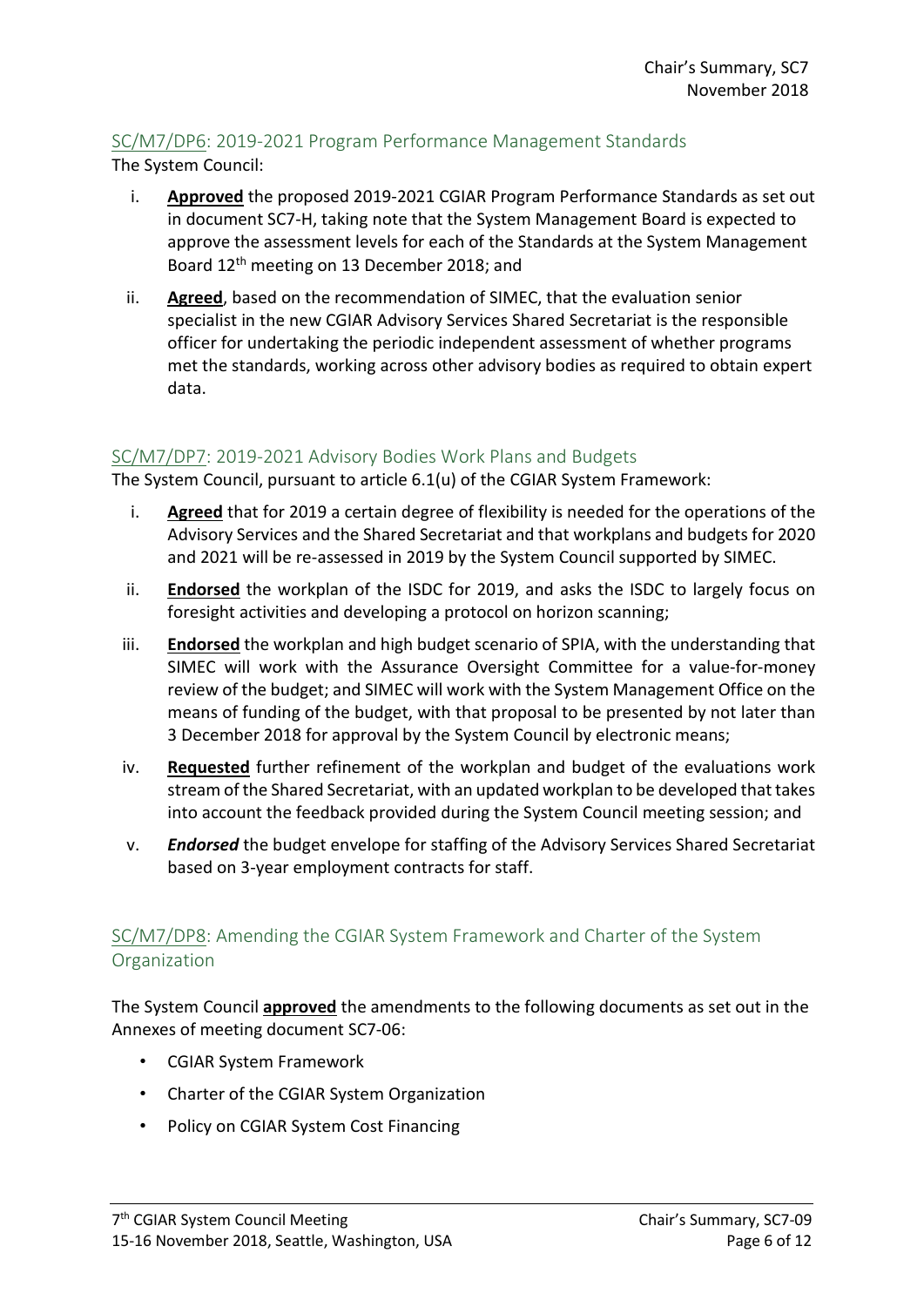# SC/M7/DP9: Membership of the Independent Science and Development Council

As a transitional arrangement to move from CGIAR's Independent Science and Partnership Council ('ISPC') to CGIAR's new Independent Science for Development Council ('ISDC'), and pursuant to paragraph 4.3 of the IDSC terms of reference approved by the System Council on 4 October 2018, the System Council **appointed**, for the respective terms and roles set out below, the following persons as members of the CGIAR System's ISDC:

| Person               | <b>Role</b>              | <b>Appointment end date</b> |
|----------------------|--------------------------|-----------------------------|
| Maggie Gill (F)      | Interim Chair            | 30 June 2019                |
| Jennifer Thomson (F) | <b>Transition Member</b> | 20 March 2019               |
| Patrick Webb (M)     | <b>Transition Member</b> | 30 September 2019           |
| Rodomiro Ortiz (M)   | <b>Transition Member</b> | 30 September 2019           |
| Holger Meinz (M)     | Member                   | 8 May 2020                  |
| Nighisty Ghezae (F)  | Member                   | 7 August 2020               |
| Prabhu Pingali (M)   | Member                   | 7 August 2020               |

## SC/M7/DP10: Advisory Services Transition Arrangements

As a transitional arrangement to move from CGIAR's Independent Evaluation Arrangement to CGIAR's new Advisory Services Shared Secretariat arrangements for external independent evaluations commissioned by the System Council, and pursuant to paragraph 44 of the CGIAR Policy for Independent External Evaluation, the System Council **renewed** with retroactive effect from 1 October 2018 the appointment of the Head of CGIAR's Independent Evaluation Arrangement ("IEA") to 31 March 2019 on the same contractual terms and conditions as current, provided that:

- a. For the period to 31 December 2018, the mandate, work planning and other arrangements for evaluations apply as set out in Chapters 5 and 6 of the CGIAR Policy for Independent External Evaluation; and
- b. For the period 1 January 2019 to 31 March 2019, the mandate, work planning, and other arrangements for evaluations apply as set out in paragraph 3.4 of the Terms of Reference of the CGIAR Advisory Services Shared Secretariat.

## SC/M7/DP11: Honorarium Framework for external Independent Members of the System Council's Standing Committees and advisory groups

Subject to the Terms of Reference of the relevant committee or group expressly providing for the possibility of payment of an honorarium, the System Council **approved**:

i. The payment of a gross annual honorarium of \$USD 8,000 (pro-rated for the period served in any calendar year) to external specialist-skilled independent members of a System Council Standing Committee/Group. Such honorarium covers all duties in respect of membership of the Committee/Group, which may be above time estimates communicated, including any requested attendance at in-person meetings; or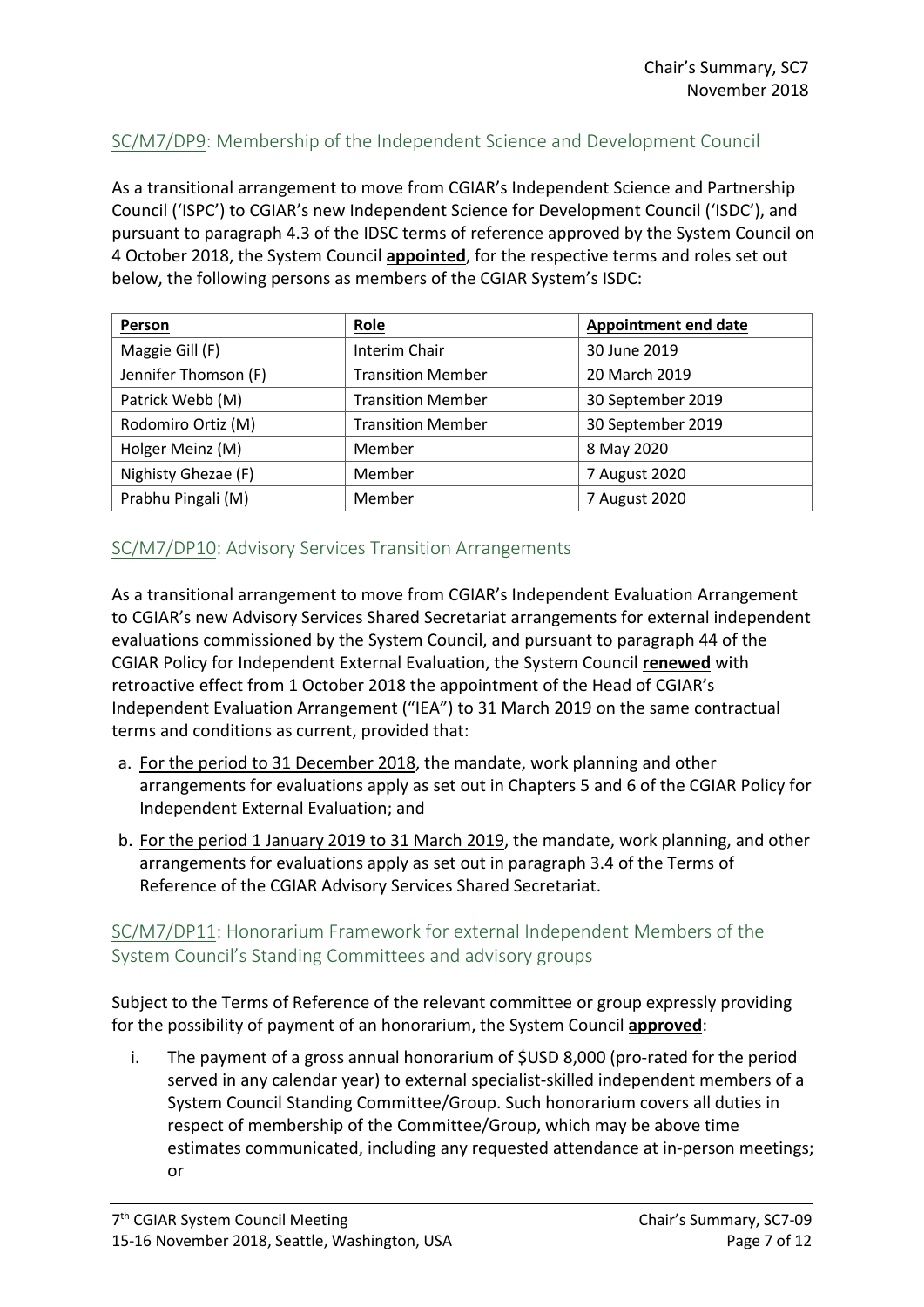ii. The payment of a gross annual honorarium of \$USD 12,000 (pro-rated for the period served in any calendar year) where an external independent member of a System Council Standing Committee/Group serves in the role of Chair. Such honorarium covers all duties in respect of membership and chairing of the Committee, which may be above time estimates communicated, including attendance at in-person meetings of the Committee and the System Council.

### SC/M7/DP12: CGIAR System 3-Year Business Plan (2019-2021)

The System Council **approved** the CGIAR System 3-Year Business Plan (2019-2021), as set forth in meeting document SC7-02.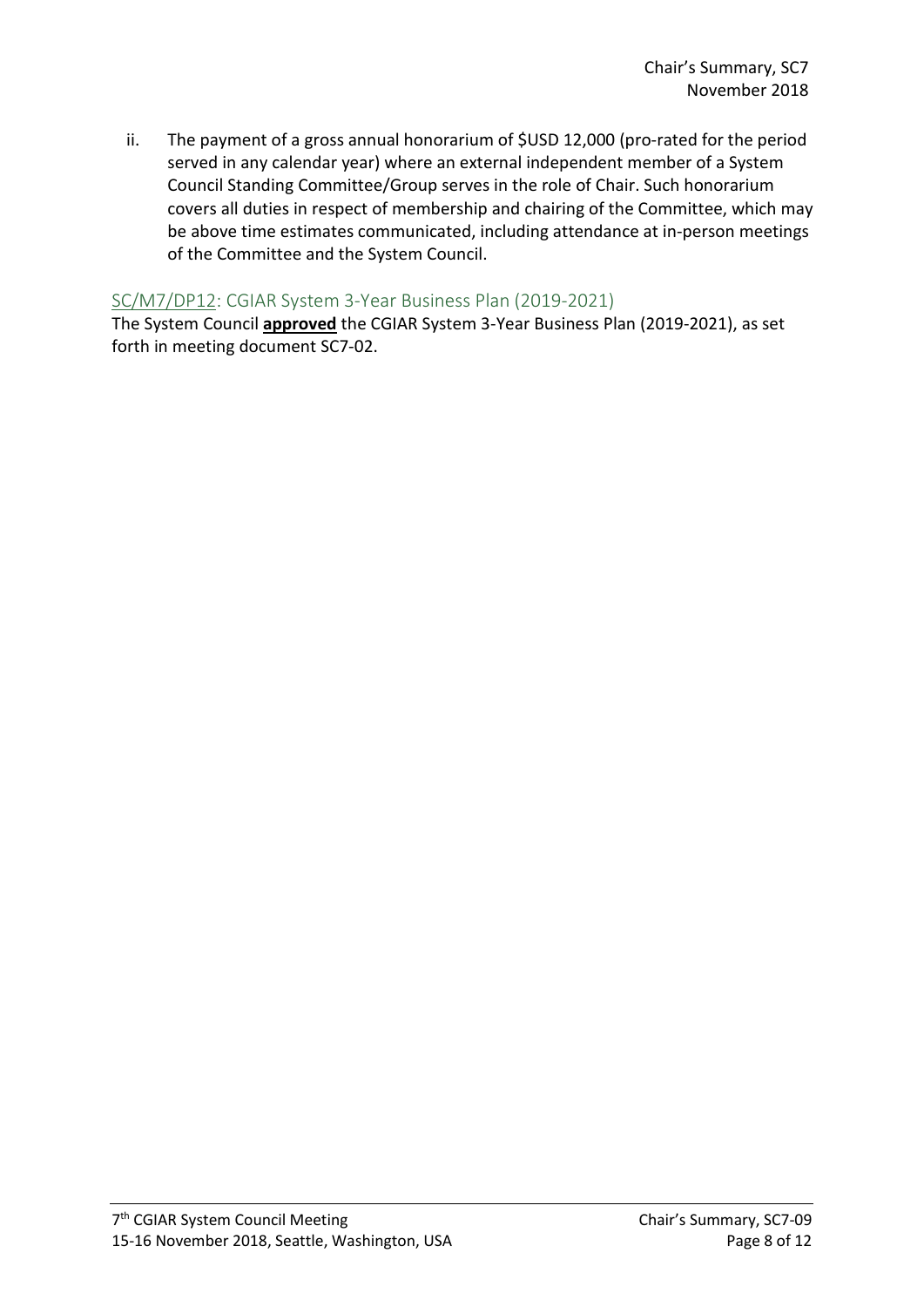#### Annex 2 – Agreed positions and actions

# SC/M7/AP1: A Gender Equality in Food Systems Research Platform

#### **Agreed Position**:

The System Council **endorsed** the System Management Board recommended timeline and process to call for an elevated 'Gender Equality in Food Systems Research Platform', to commence from 1 January 2020.

#### **Related Action**:

The System Council **requested** that, in developing the call for proposals, the 2015 agreed criteria for assessment of a CGIAR Platform be revisited, and if required, that the System Council be requested to approve revised proposal assessment criteria before the call is issued.

## SC/M7/AP2: The 'Crops to End Hunger' Initiative implementation plan

**System Council members are requested** to provide inputs on the proposed implementation plan to the System Management Office by close of business Paris time on Friday 30 November 2018, to facilitate deliberations on the implementation plan by the System Management Board at its 13 December 2018 meeting.

### SC/M7/AP3: 2019-2021 Program Performance Management Standards

Taking note that it is the System Management Board that is the approval body for the 'rubrics' (assessment levels) for each of the approved program performance standards, **System Council members are requested** to provide inputs on the draft rubrics by not later than close of business Paris time on Friday 30 November 2018.

### SC/M7/AP4: Gender equality in the workplace

The System Council:

- i. **Strongly recommended** that CGIAR Centers adopt and strive to reach the overall goal of a minimum of 35% representation of women across all professional roles by end 2020, building on the findings and conclusions from the 2017 Evaluation of Gender at the workplace; and
- ii. **Requested** that an update be provided at the Council's 8<sup>th</sup> meeting on progress against this target based on end-2018 data, disaggregated by Center.

### SC/M7/AP5: Forming CGIAR's Independent Science for Development Council

To inform development of the terms of reference for the ISDC Chair and its members, and an advertising strategy for the ISDC Chair role, **System Council members are requested** to provide an initial round of inputs on the materials set out in meeting document [SC7-07B](https://www.cgiar.org/wp/wp-content/uploads/2018/11/SC7-07B_Draft-0_ISDC-MemberCriteria_Chair-TOR-SelectionProcess.pdf) by not later than 30 November 2018, to inform SIMEC discussions and the presentation of the final documents for electronic approval by the System Council by end-December 2018.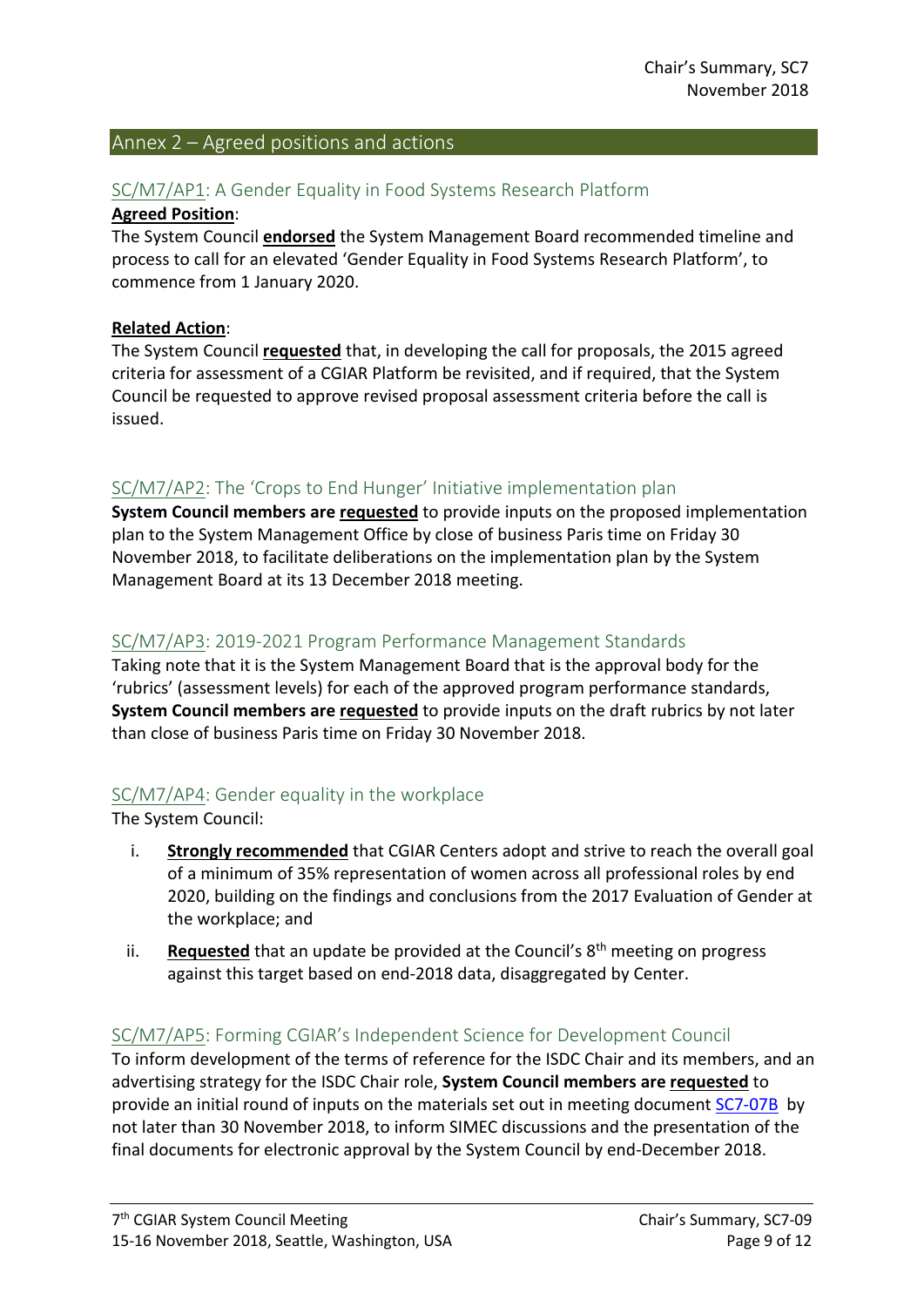# SC/M7/AP6: System Council's Intellectual Property ('SCIP') Group

The System Council **requested** that a revised Terms of Reference for the System Council's Intellectual Property ('SCIP') Group, and a formal decision regarding continuing membership for the initial 2019-2021 Business Plan, be presented to the System Council for electronic approval by end 2018.

# SC/M7/AP7: CGIAR System 3-Year Business Plan (2019-2021)

The System Council **requested** that a report against progress markers on all 10 actions in the 2019-2021 Business Plan be provided annually as a means of understanding progress and identifying any areas where implementation support that may be required.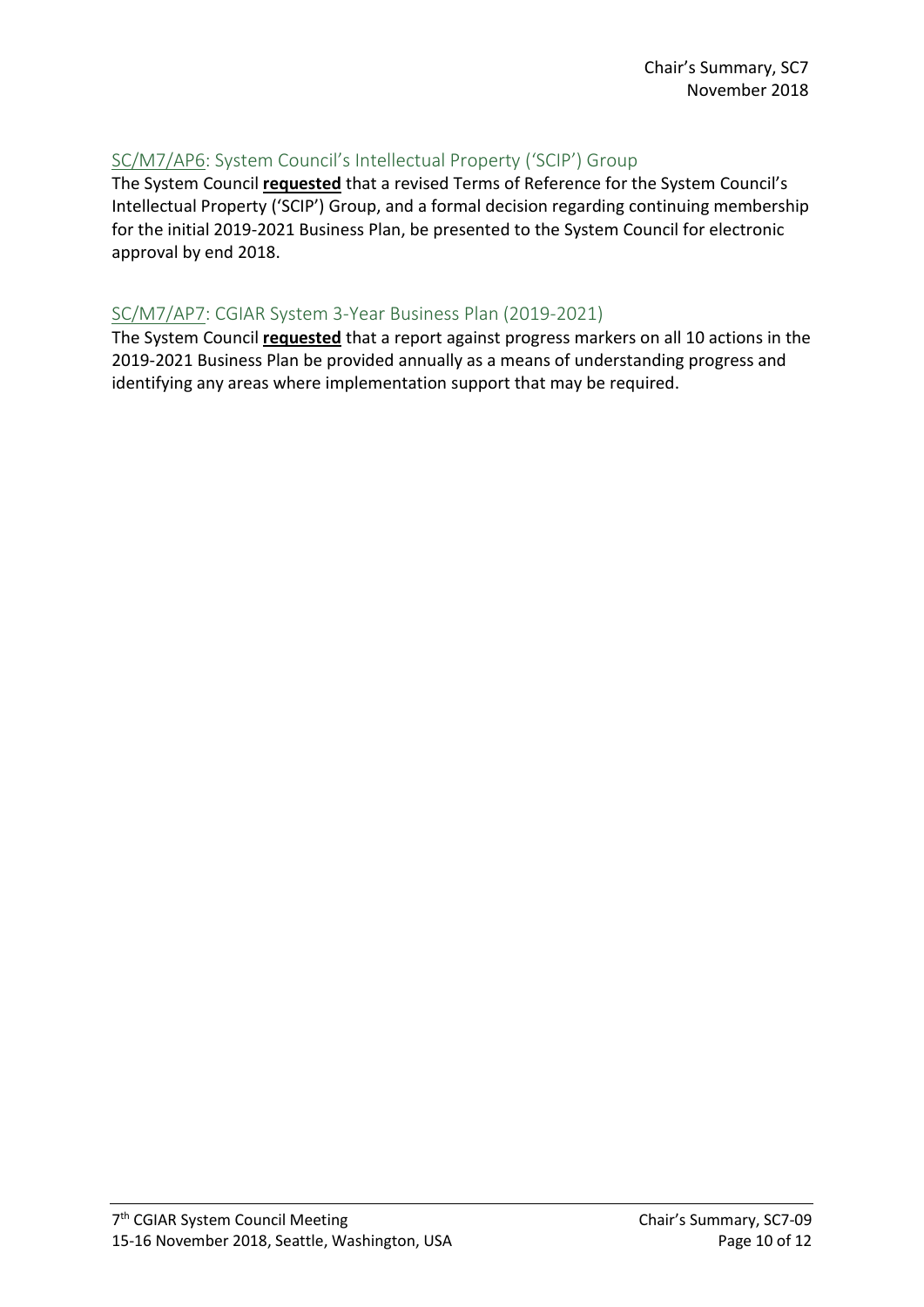#### Annex 3 - Meeting Participants

**Chair: Juergen Voegele**

**Co-Chair: Tony Cavalieri**

**Meeting Leadership** (non-voting) *Note: The symbols '\*' and '\*\*'shown against a name below indicates that voting member/ active observer is being represented at the meeting by the alternate ('\*') or another delegated representative ('\*\*').*

| <b>System Council Voting Members</b><br>(listed alphabetically) | <b>Member representative</b>           | <b>Member Alternates</b><br>& Other Delegation Members                                                |
|-----------------------------------------------------------------|----------------------------------------|-------------------------------------------------------------------------------------------------------|
| AfDB                                                            | <b>Martin Fregene</b>                  |                                                                                                       |
| Australia                                                       | <b>Andrew Campbell</b>                 | Alternate Member - Mellissa Wood                                                                      |
| <b>Bill &amp; Melinda Gates Foundation</b>                      | Michelle Quibell**                     | Other delegate - Neil Watkins                                                                         |
| Canada                                                          | Christophe Kadji*                      | Other delegate - Santiago Alba<br>Corral                                                              |
| East Asia & Pacific<br>(voting member China)                    | <b>Weiping Hao**</b>                   | Alternate Member - Syaiful Anwar<br>(Indonesia)<br>Other delegate - Lijun Zhao (China)                |
| <b>European Commission</b>                                      | Christophe Larose**                    |                                                                                                       |
| Germany and Belgium                                             | <b>Michel Bernhardt**</b><br>(Germany) | Other delegates - Juergen Anthofer<br>(Germany)                                                       |
| Japan                                                           | Satomi Okagaki                         | Alternate Member - Motoaki<br>Komiya<br>Other delegates - Masa Iwanaga;<br>Satoru Muranaka; Naoko Oka |
| Latin America and Caribbean (voting<br>member Peru)             | José Alberto Barrón<br>López** (Peru)  | <b>Alternate Member - Pedro</b><br>Machado (Brazil)                                                   |
| The Netherlands                                                 | <b>Melle Leenstra</b>                  |                                                                                                       |
| Norway                                                          | <b>Daniel van Gilst</b>                |                                                                                                       |
| South Asia<br>(voting member India)                             | Shri Chhabilendra Roul                 |                                                                                                       |
| Sub-Saharan Africa<br>(voting member Nigeria)                   | Yarama D. Ndirpaya                     | <b>Alternate Member - Adil</b><br>Abdelrahim (Sudan)                                                  |
| Sweden                                                          | <b>Eva Ohlsson</b>                     | <b>Alternate Member - Philip</b><br><b>Chiverton</b><br>Other delegate: Anu Kekki Svensson            |
| Switzerland                                                     | Michel Evéquoz                         |                                                                                                       |
| United Kingdom of Great Britain and<br>Northern Ireland         | <b>Alan Tollervey</b>                  |                                                                                                       |
| <b>United States of America</b>                                 | <b>Rob Bertram</b>                     | <b>Alternate Member - Eric Witte</b>                                                                  |
| West Asia & North Africa<br>(voting member Turkey)              | Fatih Özdemir** (Turkey)               |                                                                                                       |
| The World Bank                                                  | <b>Mark Cackler</b>                    | <b>Alternate Member - Michael Morris</b>                                                              |